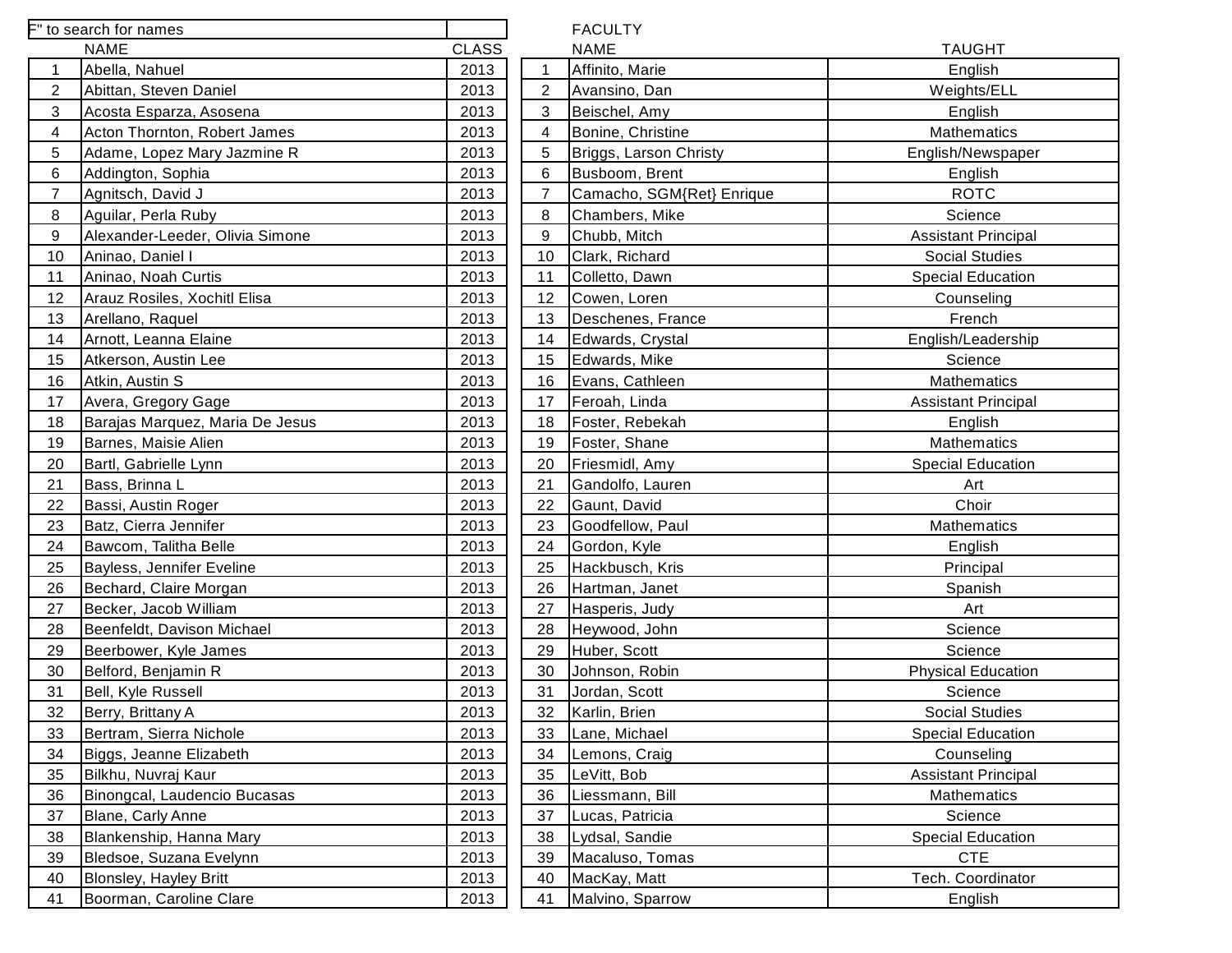| 42 | Bouchard, Andrew Francis         | 2013 | 42 | Marin, Sue              | <b>Physical Education</b>    |
|----|----------------------------------|------|----|-------------------------|------------------------------|
| 43 | Boucher, Maggie Ryan             | 2013 | 43 | Maryott, {Col} Scott    | <b>ROTC</b>                  |
| 44 | Boyer, Brett Edward              | 2013 | 44 | Mattick, Jason          | Mathematics                  |
| 45 | Breen, Meghan Elizabeth          | 2013 | 45 | McCart, Christopher     | <b>Social Studies</b>        |
| 46 | Bremer, Brent Mathieu            | 2013 | 46 | McClellan, Brad         | English                      |
| 47 | Bristow, Ryan Paul               | 2013 | 47 | McKillip, Theresa       | English                      |
| 48 | Bristow, Shannon Monique         | 2013 | 48 | Meinert, Michael        | Science                      |
| 49 | Brodsky, Elise N                 | 2013 | 49 | Meranda, Jane           | <b>Special Education</b>     |
| 50 | Brown, Jacqueline Jane           | 2013 | 50 | Moberg, Laura           | <b>Social Studies</b>        |
| 51 | Brown, Kendall Ann               | 2013 | 51 | Molder, Stephen         | <b>Special Education</b>     |
| 52 | Brown, Riley Anne                | 2013 | 52 | Moore, Molly            | Art                          |
| 53 | Bustos Dena, Jennifer            | 2013 | 53 | Mortara, Christopher    | Mathematics                  |
| 54 | Butler, Kathryn Elizabeth        | 2013 | 54 | Neace, Hannah           | Drama                        |
| 55 | Byrnes, Staci Raye               | 2013 | 55 | Ochs, Matthew           | <b>Social Studies</b>        |
| 56 | Calhoun, Nicholas                | 2013 | 56 | Pace, Jim               | Athletic Director/Soc. Stud. |
| 57 | Callister, Connor Taft           | 2013 | 57 | Peel, Amy               | Science                      |
| 58 | Campbell, Karina Ann             | 2013 | 58 | Phillips, Natividad     | Spanish                      |
| 59 | Canak, Lisa Joy                  | 2013 | 59 | Porter, Valerie         | Science                      |
| 60 | Cardenas, Jordan                 | 2013 | 60 | Potter, Mike            | <b>Mathematics</b>           |
| 61 | Caselli, Krista M                | 2013 | 61 | Powers, Keri            | <b>Mathematics</b>           |
| 62 | Castillo Carrillo, Julian Adrian | 2013 | 62 | Quinlan, Diana          | <b>CTE</b>                   |
| 63 | Challis, Annette Marie           | 2013 | 63 | Rillon, SGM{Ret} Ronald | <b>ROTC</b>                  |
| 64 | Chambers, Jake Mason             | 2013 | 64 | Rodriguez Maples, Sue   | Counselor                    |
| 65 | Chatelle, Luke D                 | 2013 | 65 | Ross, David             | <b>Social Studies</b>        |
| 66 | Cheek, Natalie M                 | 2013 | 66 | Rudolph, Joan           | English                      |
| 67 | Childs, Mindy Joy                | 2013 | 67 | Schouweiler, Peter      | Social Studies               |
| 68 | Chittenden, Grace N              | 2013 | 68 | Scichilone, Traci       | <b>CTE</b>                   |
| 69 | Choi, Eugene                     | 2013 | 69 | Sellers, Joe            | PE/Weights                   |
| 70 | Cladianos, Bradley Pete          | 2013 | 70 | Shoolroy, Aaron         | Science                      |
| 71 | Claypool, Christian Blain        | 2013 | 71 | Spalka, Monica          | Health                       |
| 72 | Cogliano, Michael Anthony        | 2013 | 72 | Stone, Jamie            | English                      |
| 73 | Coley, John C                    | 2013 | 73 | Tomac, Jeff             | Counseling                   |
| 74 | Conboy, Natalie Frances          | 2013 | 74 | Van Bavel, Cynthia      | Counseling                   |
| 75 | Cook, Calvin Jordan              | 2013 | 75 | Vanderpool, Jennifer    | Spanish                      |
| 76 | Cooper, Matthew James            | 2013 | 76 | Waddell, C.J.           | Dean                         |
| 77 | Cordray, Frederick               | 2013 | 77 | Walsh, Liz              | English/Yearbook             |
| 78 | Corpus, Matthew Richard          | 2013 | 78 | Wetzler, Kelly          | <b>Social Studies</b>        |
| 79 | Coulombe, Carly Taylor           | 2013 | 79 | Whiteley, Barbara       | Library                      |
| 80 | Courtney, Terra Louise           | 2013 | 80 | Willis, Gerry           | Orchestra                    |
| 81 | Cowen, Charles Thomas            | 2013 | 81 | Wood, Tim               | Band                         |
| 82 | Craig, Brandon Lee               | 2013 | 82 | Worthen, Bryon          | Mathematics                  |
| 83 | Crawford, Amena K                | 2013 | 83 |                         |                              |
| 84 | Crow, Justin T                   | 2013 | 84 |                         |                              |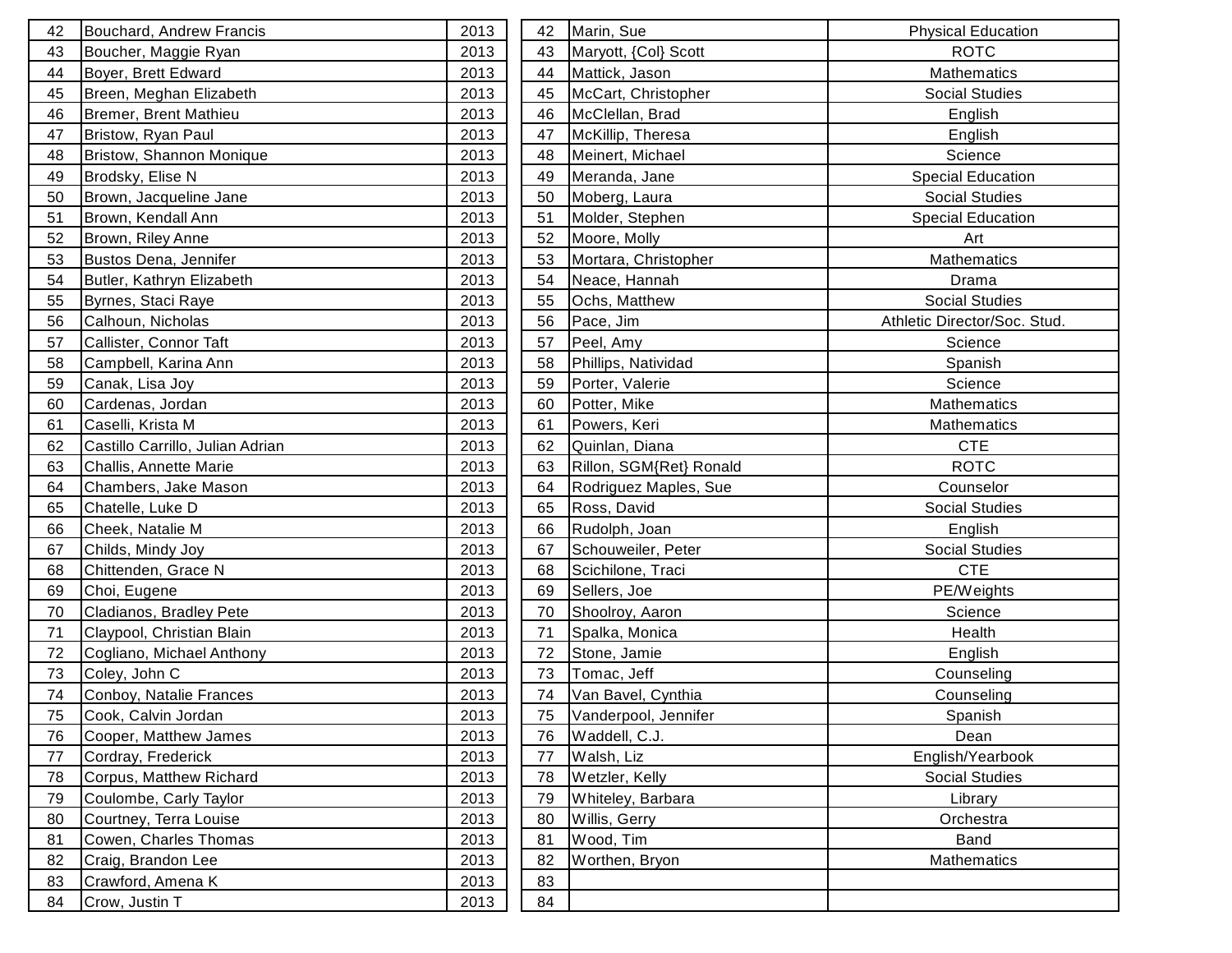| 85  | Cuevas, Charmaine U              | 2013 | 85 |
|-----|----------------------------------|------|----|
| 86  | Cummings, Kaitlyn Ann            | 2013 | 86 |
| 87  | Davis, Crystal Catherine         | 2013 | 87 |
| 88  | Davis, Robert Alien              | 2013 | 88 |
| 89  | De Geus, Sarah Kay               | 2013 |    |
| 90  | De Los Santos, Jessica Marin     | 2013 |    |
| 91  | Denne, Gabriela                  | 2013 |    |
| 92  | Dickson, John N                  | 2013 |    |
| 93  | Diggs, Ryan Thompson             | 2013 |    |
| 94  | Dittberner, Adam Lee             | 2013 |    |
| 95  | Drummer, Erica Minette           | 2013 |    |
| 96  | Drumright, Brett M               | 2013 |    |
| 97  | Dunn, Erin Nolen                 | 2013 |    |
| 98  | Eardley, Robert I                | 2013 |    |
| 99  | Edison, Erin Deveral             | 2013 |    |
| 100 | Edmonds, Ally Marie              | 2013 |    |
| 101 | Emerson, Hali Corrine            | 2013 |    |
| 102 | Ennis, Courtney Lou              | 2013 |    |
| 103 | Escobosa, Megan Riley            | 2013 |    |
| 104 | Etem, Ariana Jensen              | 2013 |    |
| 105 | Evangelista, Gavin Liam Bautista | 2013 |    |
| 106 | Ewing, Dustin Kenneth            | 2013 |    |
| 107 | Fagg, Madison Shea               | 2013 |    |
| 108 | Ferguson, Chloe June             | 2013 |    |
| 109 | Fernandez, Catherine Ann         | 2013 |    |
| 110 | Figueroa, Ryan Anthony           | 2013 |    |
| 111 | Filcher, Hannah Rachelle         | 2013 |    |
| 112 | Finau, Mataiasi Eryce            | 2013 |    |
| 113 | Fisher, Cori N                   | 2013 |    |
| 114 | Flores, Karen L                  | 2013 |    |
| 115 | Foster, Gregory Michael          | 2013 |    |
| 116 | Foulk, Cassandra Noel            | 2013 |    |
| 117 | Fourgis, Justin Martin           | 2013 |    |
| 118 | Franks, Sylvanus William         | 2013 |    |
| 119 | Frias, Anthony Ralph             | 2013 |    |
| 120 | Garcia Zamudio, Itzel Del Rocio  | 2013 |    |
| 121 | Garcia, Kali Alessandra          | 2013 |    |
| 122 | Garric, Alisha Danielle          | 2013 |    |
| 123 | Gauntt, Joshua Michael           | 2013 |    |
| 124 | Genco, Madeline Joy              | 2013 |    |
| 125 | Genis, Sam Parker                | 2013 |    |
| 126 | Gill, Eric Spencer               | 2013 |    |
| 127 | Goicoechea, Davis Edward         | 2013 |    |

| 85       |  |
|----------|--|
| 86       |  |
| 07<br>ັບ |  |
| 88       |  |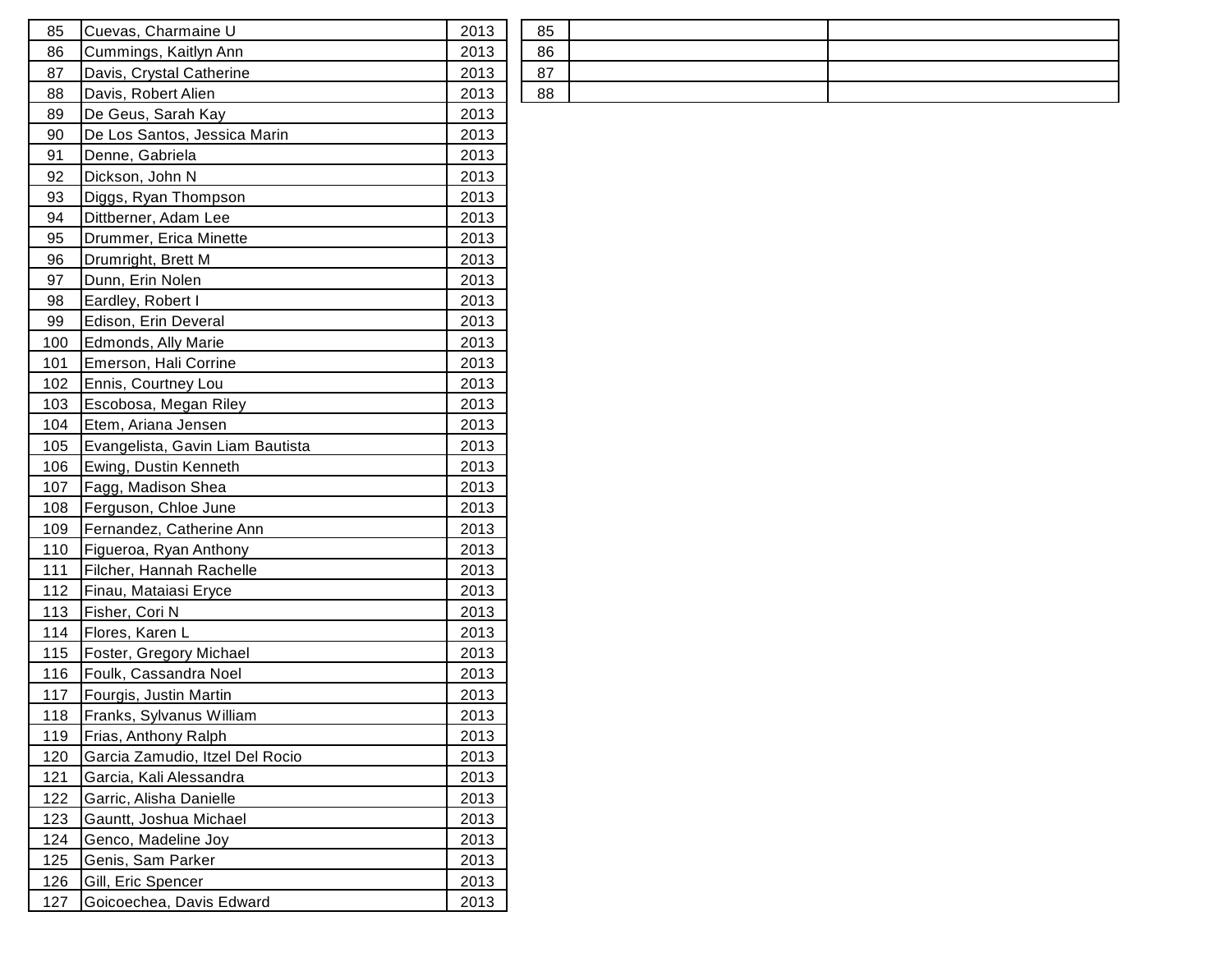| 128        | Goldstein, Seren Abram              | 2013         |
|------------|-------------------------------------|--------------|
| 129        | Gonzales, Makila Deserae            | 2013         |
| 130        | Gonzalez, Celina Celeste            | 2013         |
| 131        | Gorbet, Rachel M                    | 2013         |
| 132        | Gore, Michael Raine                 | 2013         |
| 133        | Grable, Erin Colette                | 2013         |
| 134        | Gregory, William K                  | 2013         |
| 135        | Grinsell, Glint C                   | 2013         |
| 136        | Grossell, Kylie Kaye                | 2013         |
| 137        | Guerrero, Monica                    | 2013         |
| 138        | Gulati, Ronit Kumar                 | 2013         |
| 139        | Gurnea, Tanner Robert               | 2013         |
| 140        | Hampson, Garrett Reese              | 2013         |
| 141        | Hampton, Savannah Elizabeth         | 2013         |
| 142        | Hand, Cody Andrew                   | 2013         |
| 143        | Hand, Lindsey Johanna               | 2013         |
| 144        | Hardy, Jacqueline                   | 2013         |
| 145        | Harge, Joseph Drew                  | 2013         |
| 146        | Hargrove, David Allen               | 2013         |
| 147        | Harkness, John Forrest              | 2013         |
| 148        | Hart, Jackson Russell               | 2013         |
| 149        | Hascheff, Giuliana Elizabeth        | <u> 2013</u> |
| 150        | Hawkins, Kristopher Thomas          | 2013         |
| 151        | Healey, Perry Michael               | 2013         |
| 152        | Hernandez Florez, Daisy             | 2013         |
| 153        | Hernandez Gutierrez, Salvador Amado | 2013         |
| 154        | Hernandez, Aviana                   | 2013         |
| 155        | Hernandez, Brandon                  | 2013         |
| 156        | Hernandez, Jeremy Christopher       | 2013         |
| 157        | Hernandez, Nicolas Ryan             | 2013         |
| 158        | Hickman, Adam T.                    | 2013         |
| 159        | Higgins, Hannah Wells               | 2013         |
| 160        | Hinitz, David Nickolas              | 2013         |
| <u>161</u> | Hix, Jessica Anne                   | 2013         |
| 162        | Hodson, Tyler Steven                | 2013         |
| 163        | Holland, Isabelle                   | 2013         |
| 164        | Hoss, Madison                       | 2013         |
| 165        | Huneycutt, Jake Brandon             | 2013         |
| 166        | Hunsaker, Wyatt Colten              | 2013         |
| 167        | Hunt, Bradley Ray                   | 2013         |
| 168        | Hunter, Kuuipo                      | 2013         |
| 169        | Hurdle, Casandra Jordan             | 2013         |
| 170        | Hutchens, Samantha Faith            | 2013         |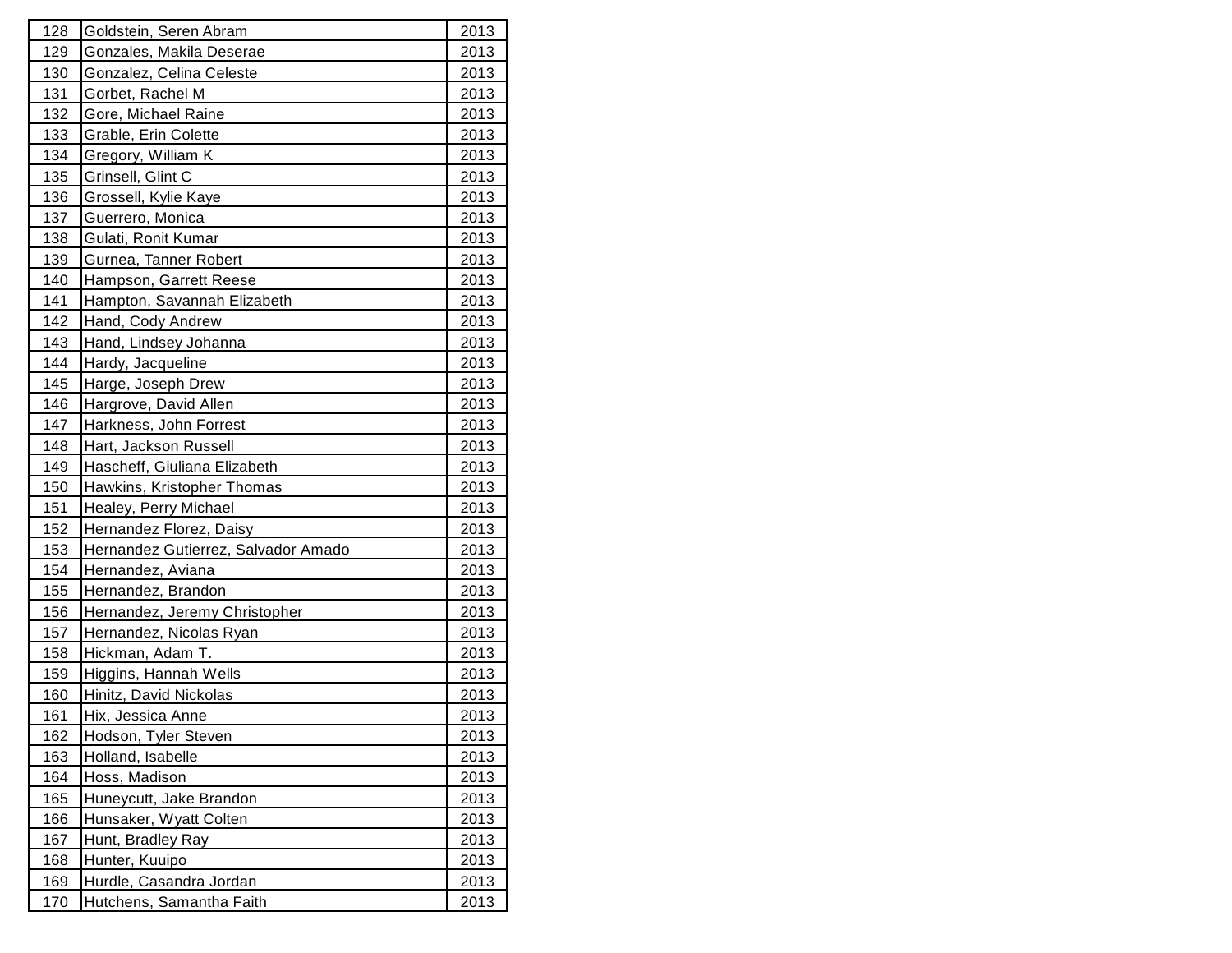| 171        | Idso, Tucker D               | 2013        |
|------------|------------------------------|-------------|
| 172        | Islam, M Imranul             | 2013        |
| 173        | Jackson, Trenton Nathaniel   | 2013        |
| 174        | Jamieson, Kacie Ann          | 2013        |
| 175        | Jennings, Kyle A             | 2013        |
| 176        | Jensen, Danica Lee           | 2013        |
| 177        | Jerz, Spencer Michael        | 2013        |
| 178        | Jimenez Cadenas, Juan Pablo  | 2013        |
| 179        | Johnston, Michael Fitzgerald | 2013        |
| 180        | Jones, Connor A              | 2013        |
| 181        | Jordan, Eric                 | 2013        |
| 182        | Julianda, Renzo Velasco      | 2013        |
| 183        | Kahl, Donner Robert          | 2013        |
| 184        | Kalisiak, Loren Michele      | 2013        |
| 185        | Karnofel, Morgan Leigh       | 2013        |
| 186        | Keller, Keegan Files         | 2013        |
| 187        | Kelly, Christopher Michael   | 2013        |
| 188        | King, Alyson Anne            | 2013        |
| 189        | Klaich, Lauren Michon        | 2013        |
| 190        | Kolseth, Allison Margaret    | 2013        |
| 191        | Kovac, Hailey                | 2013        |
| 192        | Krater, Audrey Darlene       | 2013        |
| 193        | Kukulica, Ariana A           | 2013        |
| 194        | Lammel, Dayna Emily          | 2013        |
| 195        | Lane, Penny                  | 2013        |
| 196        | Langston, Daeja Tonice       | 2013        |
| 197        | Lapp, Austin James           | 2013        |
| 198        | Lau, Kasey John              | 2013        |
| 199        | Laughton, Shayna Martin      | 2013        |
| <u>200</u> | Laughton, Sydney Catherine   | 2013        |
| 201        | Lavallee, Joseph L           | 2013        |
| 202        | Lavoy, Drew M                | 2013        |
| 203        | Lavoy, Ryann E               | 2013        |
| <u>204</u> | Lawton, Michael Austin       | 2013        |
| 205        | Le, Linh Mai                 | <u>2013</u> |
| 206        | Lee, Daryle Destiny          | 2013        |
| 207        | Lee, Joshua Hunwoo           | 2013        |
| 208        | Lee, Serena                  | 2013        |
| 209        | Legg, Victoria Elizabeth     | 2013        |
| <u>210</u> | Lerude, Benjamin Elliot      | 2013        |
| 211        | Lim, Ryan Kai Wain           | 2013        |
| 212        | Linde, Bradley James         | 2013        |
| <u>213</u> | Lira, Kimberly G             | 2013        |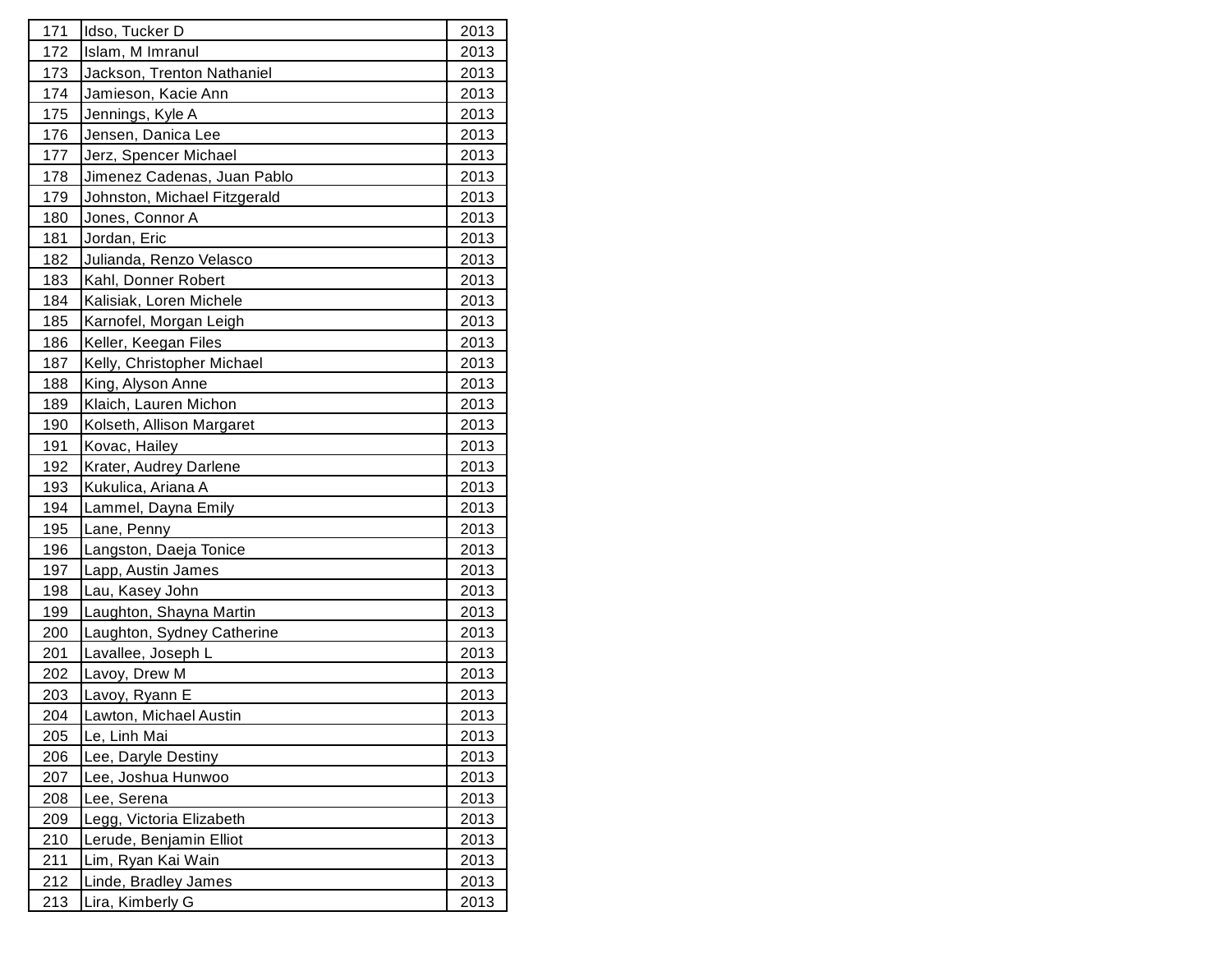| 214        | Lopez, Mario Joseph           | 2013        |
|------------|-------------------------------|-------------|
| 215        | Louie, Benjamin J             | 2013        |
| 216        | Luippold, Adriel Madeline     | 2013        |
| 217        | Luippold, Gregory Joseph      | 2013        |
| 218        | Lyon, Madison Barr            | 2013        |
| 219        | Macaluso, Jeremy Joseph       | 2013        |
| 220        | Macaluso, Jacob Eugene        | 2013        |
| 221        | Macias, Brando Michael Thomas | 2013        |
| 222        | Mackowiak, Madison Mackenzie  | 2013        |
| 223        | Macmillan, Graham Reid        | 2013        |
| 224        | Madison, Tracy John           | 2013        |
| 225        | Maloy, Garrett Duane          | 2013        |
| 226        | Mandagaran, Danielle Jeanne   | 2013        |
| 227        | Marquez, Kevin Michael        | 2013        |
| 228        | Marshall, Sophie Celeste      | 2013        |
| 229        | Martinez Perez, Damian        | 2013        |
| 230        | Martinez, Alfredo             | 2013        |
| 231        | Martini, Ellen M              | 2013        |
| 232        | Matos, Elyse Cynthia          | 2013        |
| 233        | Mausling, Jacob Anthony       | 2013        |
| 234        | May, Alexander                | 2013        |
| 235        | McAuliffe, Bryan J            | 2013        |
| 236        | McClung, Sydney Rose          | 2013        |
| 237        | McCreary, Brandon Scott       | 2013        |
| 238        | McGrath, Hart Ashton          | 2013        |
| 239        | McNinch, Austin Ross          | 2013        |
| 240        | Meany, Emily Louise           | 2013        |
| 241        | Medeiros, Marcus D            | 2013        |
| 242        | Medina, Jessica Natalia       | 2013        |
| 243        | Mendoza, Sergio               | 2013        |
| 244        | Merrill, Kayla J              | 2013        |
| 245        | Meyer, Ryan Mikel             | 2013        |
| 246        | Mokler, Jack Peter            | 2013        |
| 247        | Monroe, Blake Bridgham        | <u>2013</u> |
| 248        | Moore, Brent S                | <u>2013</u> |
| 249        | Morales, Nicolas Phillip      | 2013        |
| 250        | Morgan, Timothy James         | <u>2013</u> |
| 251        | Moyle, Erin Marie             | 2013        |
| <u>252</u> | Murph, Katrina Marie          | 2013        |
| <b>253</b> | Murphey, Kathryne lone        | 2013        |
| 254        | Murphy, Lila J                | 2013        |
| 255        | Murrell, Aubrey Ek            | 2013        |
| 256        | Myers, Hannah Nicole          | 2013        |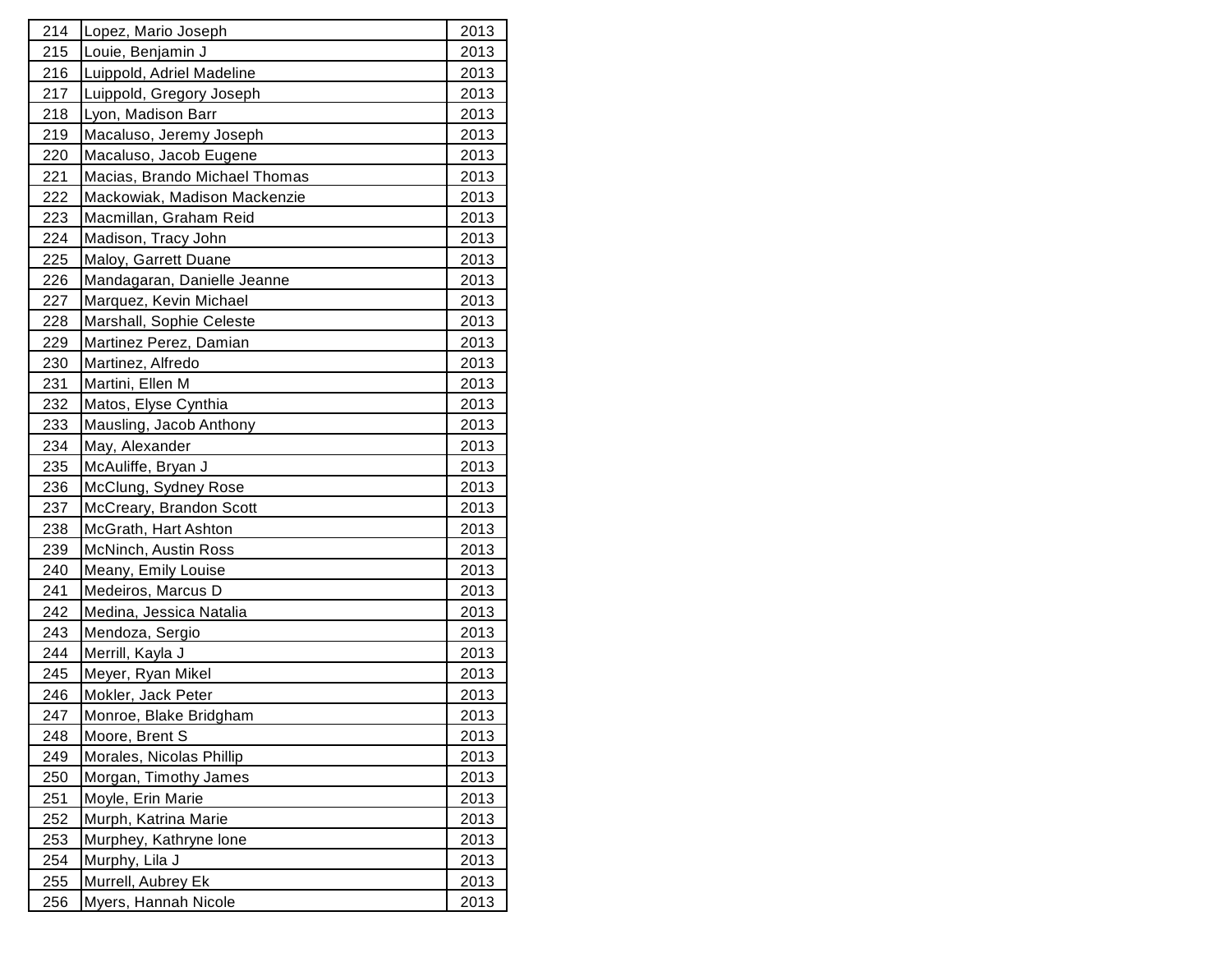| 257        | Nason, Anna Sierra              | 2013        |
|------------|---------------------------------|-------------|
| 258        | Neilson, Tyler William          | 2013        |
| 259        | Netuschil, Amanda Catherine     | 2013        |
| 260        | Nevarez, Destiny Breanna Rae    | 2013        |
| 261        | Newcomb, Christina Pierson      | 2013        |
| 262        | Nguyen-Holland, Isabelle R      | 2013        |
| 263        | Nickerson, Joseph Pavel         | 2013        |
| 264        | Norton, Carly Jade              | 2013        |
| 265        | Nuccio, Charles Parnell         | 2013        |
| 266        | Obenauf, Dayna Glen             | 2013        |
| 267        | O'Brien, Ryan Charles           | 2013        |
| 268        | O'Hara, Sian                    | 2013        |
| 269        | Omaye, Casey Masu               | 2013        |
| 270        | O'Neill, John Michael           | 2013        |
| 271        | Opferman, Alexis Elise Clancy   | 2013        |
| 272        | Orellana Quezada, Kevin Antonio | 2013        |
| 273        | Osgood, Mason Tyler             | 2013        |
| 274        | Ouellette, Nicholas Loren       | 2013        |
| 275        | Palmer, Michael William         | 2013        |
| 276        | Papp, Tyler Austin              | 2013        |
| 277        | Pappas, Sarah A                 | 2013        |
| 278        | Paquette, Emily Raiche          | 2013        |
| 279        | Park, So Hyeon                  | 2013        |
| 280        | Patton, London Elizabeth        | 2013        |
| 281        | Pauletto, Shelby Anne           | 2013        |
| 282        | Pavilionis, Kurtis Alexander    | 2013        |
| 283        | Peetz, Nickolas A               | 2013        |
| 284        | Pena, Kimberley                 | 2013        |
| 285        | Pendergraft, Teryn              | 2013        |
| 286        | Pendleton, Madeline A           | 2013        |
| 287        | Perez Torres, Ana Cecilia       | 2013        |
| 288        | Perez, Jason                    | 2013        |
| 289        | Petersen, Kristie Marie         | 2013        |
| <u>290</u> | Peterson, Clayton James         | 2013        |
| 291        | Pickard, George H               | <u>2013</u> |
| 292        | Pidlypchak, Anna Lorraine       | 2013        |
| 293        | Ploeger, Kate Elizabeth         | 2013        |
| 294        | Powell Fret, Gil Hunter         | 2013        |
| 295        | Press, Savana Raye              | 2013        |
| 296        | Quinby, Liam R.                 | 2013        |
| 297        | Raack, Taylor Monet             | 2013        |
| 298        | Ramirez, Quintin Loren          | 2013        |
| 299        | Ramos, Brandon A.               | 2013        |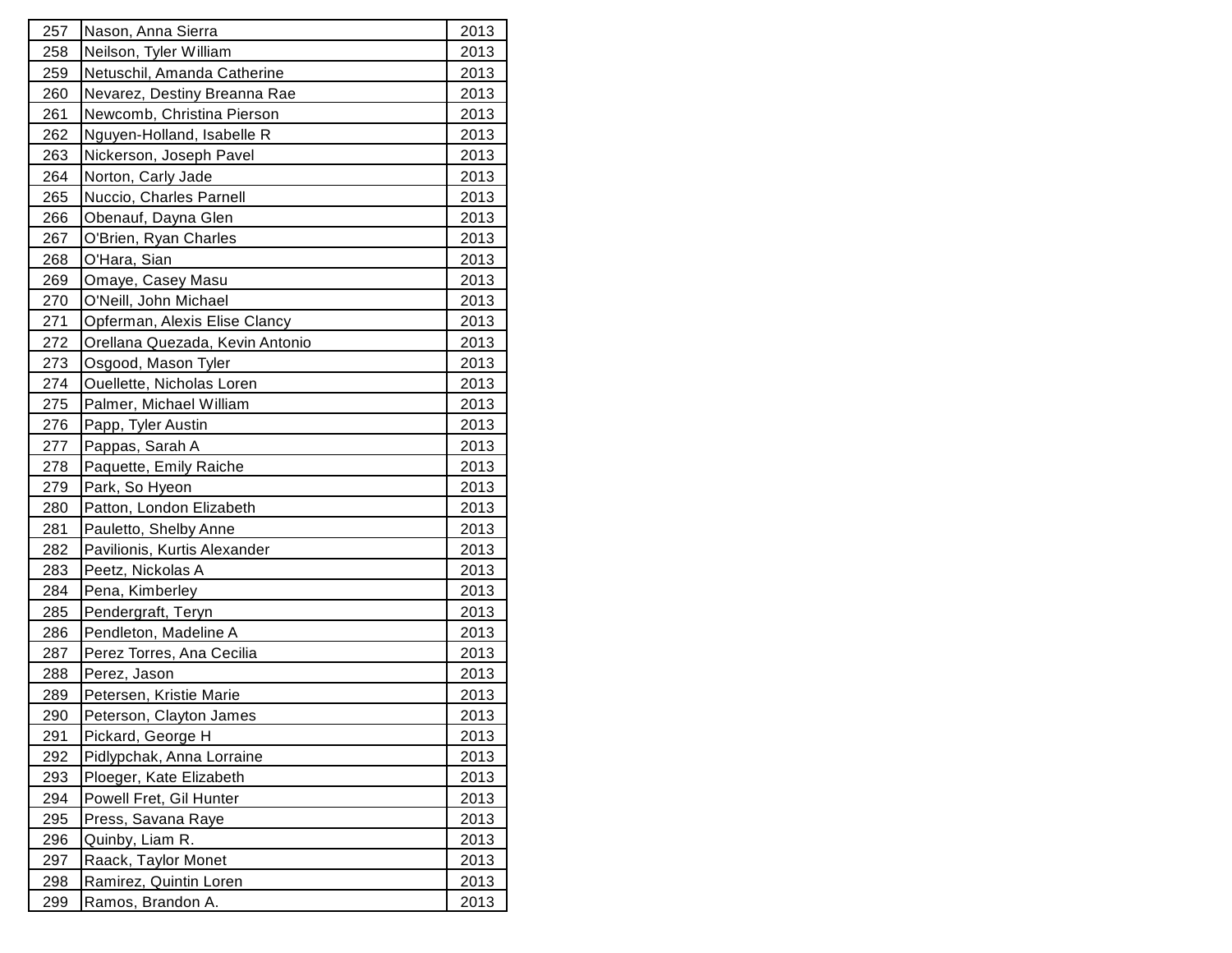| 300        | Rankin, Megan Marie          | 2013        |
|------------|------------------------------|-------------|
| 301        | Rasmussen, Malyne Rankin     | 2013        |
| 302        | Reed, Alexander Jeffrey      | 2013        |
| 303        | Rejoub, Amera Radi           | 2013        |
| 304        | Richard, Kelsey Lynn         | 2013        |
| 305        | Riedeman, Michael John David | 2013        |
| 306        | Ries, Sean Benjamin          | 2013        |
| 307        | Rimon, Jenive Herrera Elisa  | 2013        |
| 308        | Ring, Brian Matthew          | 2013        |
| 309        | Rivera, Joe Manuel           | 2013        |
| 310        | Robb, Lucas Sean             | 2013        |
| 311        | Robie, Jacob Hewes           | 2013        |
| 312        | Rooker, Cecily Anna          | 2013        |
| 313        | Ross, Kylie Michelle         | 2013        |
| 314        | Ruf, Taryn Ann               | 2013        |
| 315        | Rusk, Nicole Viviana         | 2013        |
| 316        | Russell, Miranda Jean        | 2013        |
| 317        | Ryan, Daphne Alexandria      | 2013        |
| 318        | Ryan, Jack Anthony           | 2013        |
| 319        | Salamanca, Joshua D.         | 2013        |
| 320        | Sanchez, Luis A.             | 2013        |
| 321        | Savage, Chad Christian       | 2013        |
| 322        | Schaeffer, Haley Renea       | 2013        |
| 323        | Scolari, Jenna Marie         | 2013        |
| 324        | Shaffer, Taylor Jane         | 2013        |
| 325        | Sharp, Andrea Lynn           | 2013        |
| 326        | Sharp, Steven Christopher    | 2013        |
| 327        | Short, Kevin Patrick         | 2013        |
| 328        | Silva, Jarrett M.            | 2013        |
| 329        | Simcox, Thomas Alan          | 2013        |
| 330        | Simons, Carli L.             | 2013        |
| 331        | Slaughter, Austin Wayne      | 2013        |
| 332        | Smith, Ada Kathryn Huntley   | 2013        |
| <u>333</u> | Smith, Tatiana Rose          | 2013        |
| 334        | Smith, Jayne Michal          | <u>2013</u> |
| 335        | Smith, Luke H.               | 2013        |
| 336        | Sohn, Michael D              | 2013        |
| 337        | Son, Jay Sail                | 2013        |
| 338        | Soto, Aurora Mendoza         | 2013        |
| 339        | Spero, Aaron Joseph          | 2013        |
| 340        | Stettler, Catherine Margaret | 2013        |
| 341        | Stevenson, Benjamin          | 2013        |
| 342        | Stone, Benjamin Henry        | 2013        |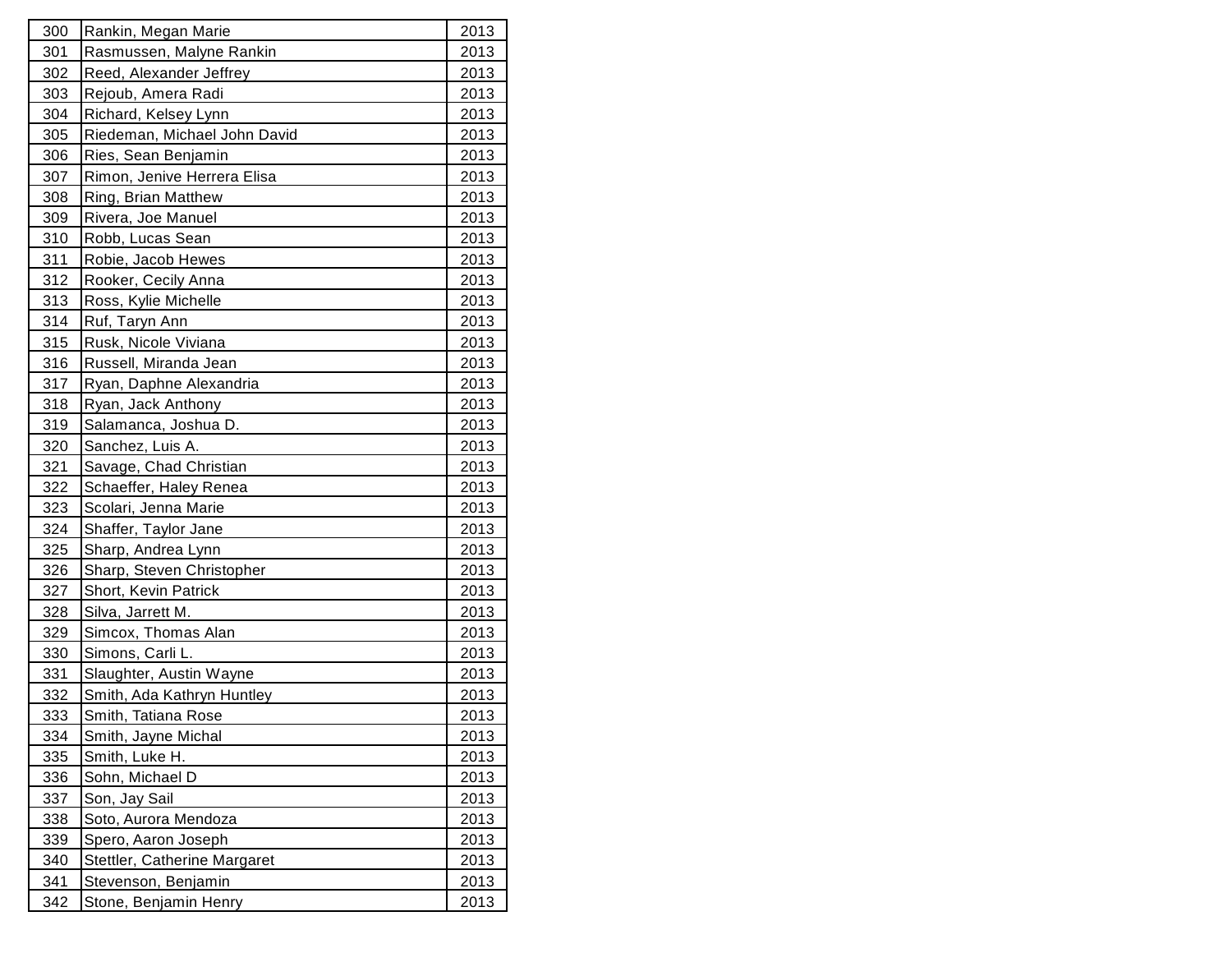| 343 | <b>Student, Emily Marian</b> | 2013        |
|-----|------------------------------|-------------|
| 344 | Student, Trevor Michael      | 2013        |
| 345 | Swanson, Amanda Kathryn      | 2013        |
| 346 | Swenson, Zoe Anne            | 2013        |
| 347 | Tambo, Brec Joshua           | 2013        |
| 348 | Taylor, Chase Brazil         | 2013        |
| 349 | Tenenbaum, Jesse Edward      | 2013        |
| 350 | Thomas, Brandon Tyler        | 2013        |
| 351 | Thrasher, Olivia Marie       | 2013        |
| 352 | Tijerina, Joseph Anthony     | 2013        |
| 353 | Tobey, Jennifer May          | 2013        |
| 354 | Trujillo, Victor Hugo        | 2013        |
| 355 | Tsaniff, Andre Steven        | 2013        |
| 356 | Turek, Parker Scott          | 2013        |
| 357 | Uddin, M Hasan               | 2013        |
| 358 | Urie, Katherine Beach        | 2013        |
| 359 | <b>Utley, Ethan Patrick</b>  | 2013        |
| 360 | Vaccari, Veronica            | 2013        |
| 361 | Vadasz, Logan Brar den       | 2013        |
| 362 | Vanderpool, Katarina         | 2013        |
| 363 | Varela Tapia, Katia Marlen   | 2013        |
| 364 | Vasquez, Alonzo Joseph       | 2013        |
| 365 | Vaughn, Kennedy E            | 2013        |
| 366 | Villalobos, Davey Danilo     | 2013        |
| 367 | Vizcarra, Juan               | 2013        |
| 368 | Wait, Elizabeth Dawn         | 2013        |
| 369 | Wallace, Kevin William       | 2013        |
| 370 | Wallberg, Kaitlin Glenn      | 2013        |
| 371 | Walsh, Connor W              | 2013        |
| 372 | Warren, Allan Stanton        | 2013        |
| 373 | Warren, Katherine Elizabeth  | 2013        |
| 374 | Watson, Janis M              | 2013        |
| 375 | Watson, John Robert          | 2013        |
| 376 | Weber, Jeffrey Robert        | 2013        |
| 377 | Weight, Tessa                | <u>2013</u> |
| 378 | Wheeler, Sebrina Leeanne     | 2013        |
| 379 | White, Chancellor Dane       | 2013        |
| 380 | White, Penelope A            | 2013        |
| 381 | Whitehead, Hunter Daynes     | 2013        |
| 382 | Whitehead, Mason Quinn       | 2013        |
| 383 | Wilkening, Hannah M          | 2013        |
| 384 | Wilkerson, Paul Jeffrey      | 2013        |
| 385 | Wilson, Alexander Raymond    | 2013        |